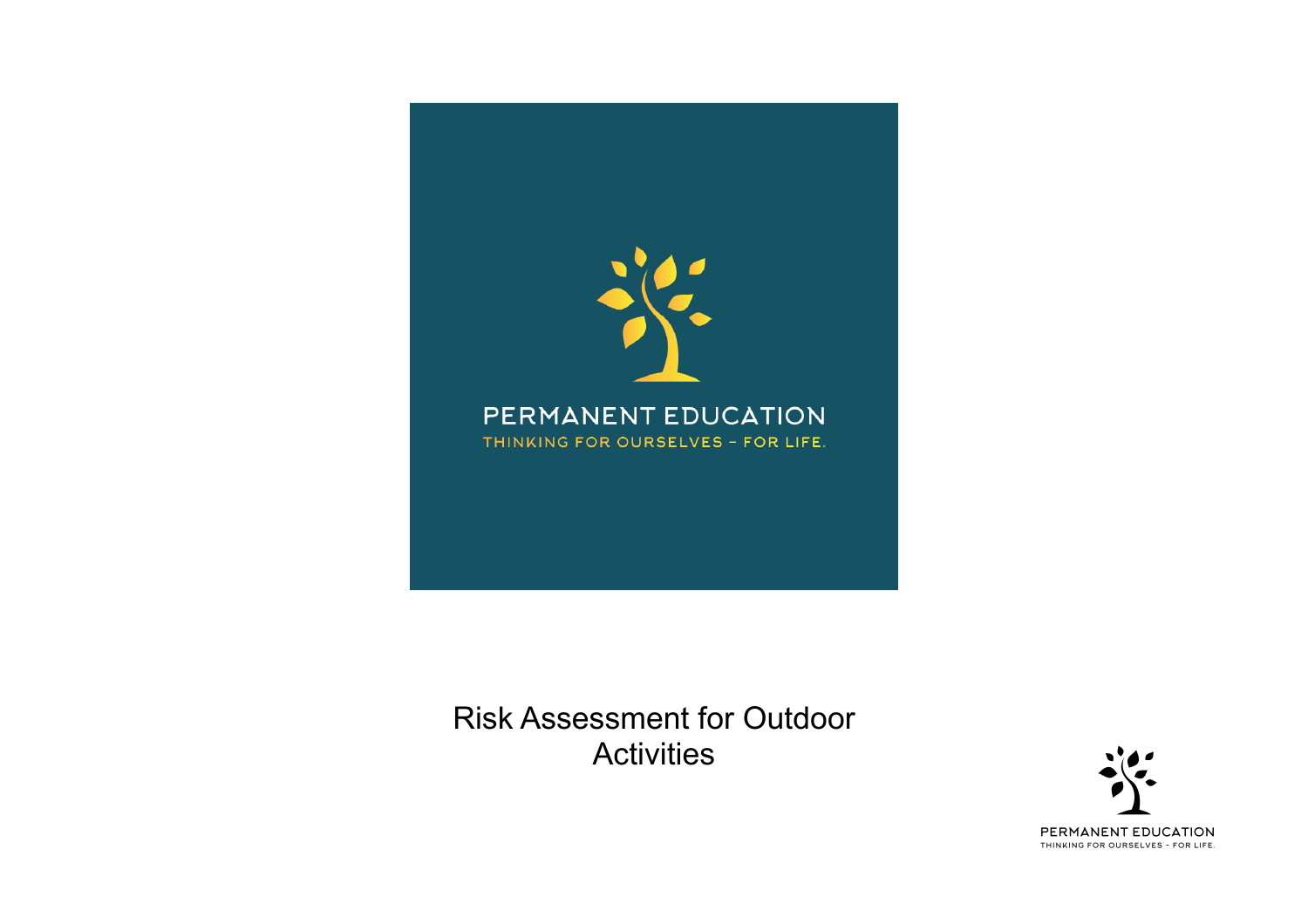Permanent Education use the recognised five-step risk assessment as recommended by the Adventurous Activities Industry Advisory Committee and HSE.

**STAGE 1** - Identify the **hazards** - A hazard is something that has the potential to cause harm.

### **STAGE 2 -** Identify **who may be harmed**

| <b>Category</b>   | <b>Description</b>                                            |
|-------------------|---------------------------------------------------------------|
| Children          | Children participating                                        |
| <b>Teachers</b>   | School teachers                                               |
| <b>Associates</b> | Instructors or assistants employed by Permanent Education     |
| Group             | The first three categories                                    |
| <b>Others</b>     | Non-participating children, teachers or members of the public |
| All               | All of the above                                              |

## **STAGE 3** - Determine the risk and decide upon precautions

### **Likelihood**

| <b>Name</b> | <b>Description</b>                                   |
|-------------|------------------------------------------------------|
| Low         | It is quite unlikely to happen, although conceivable |
| Medium      | Could occur sometimes                                |
| High        | It is quite likely to happen                         |

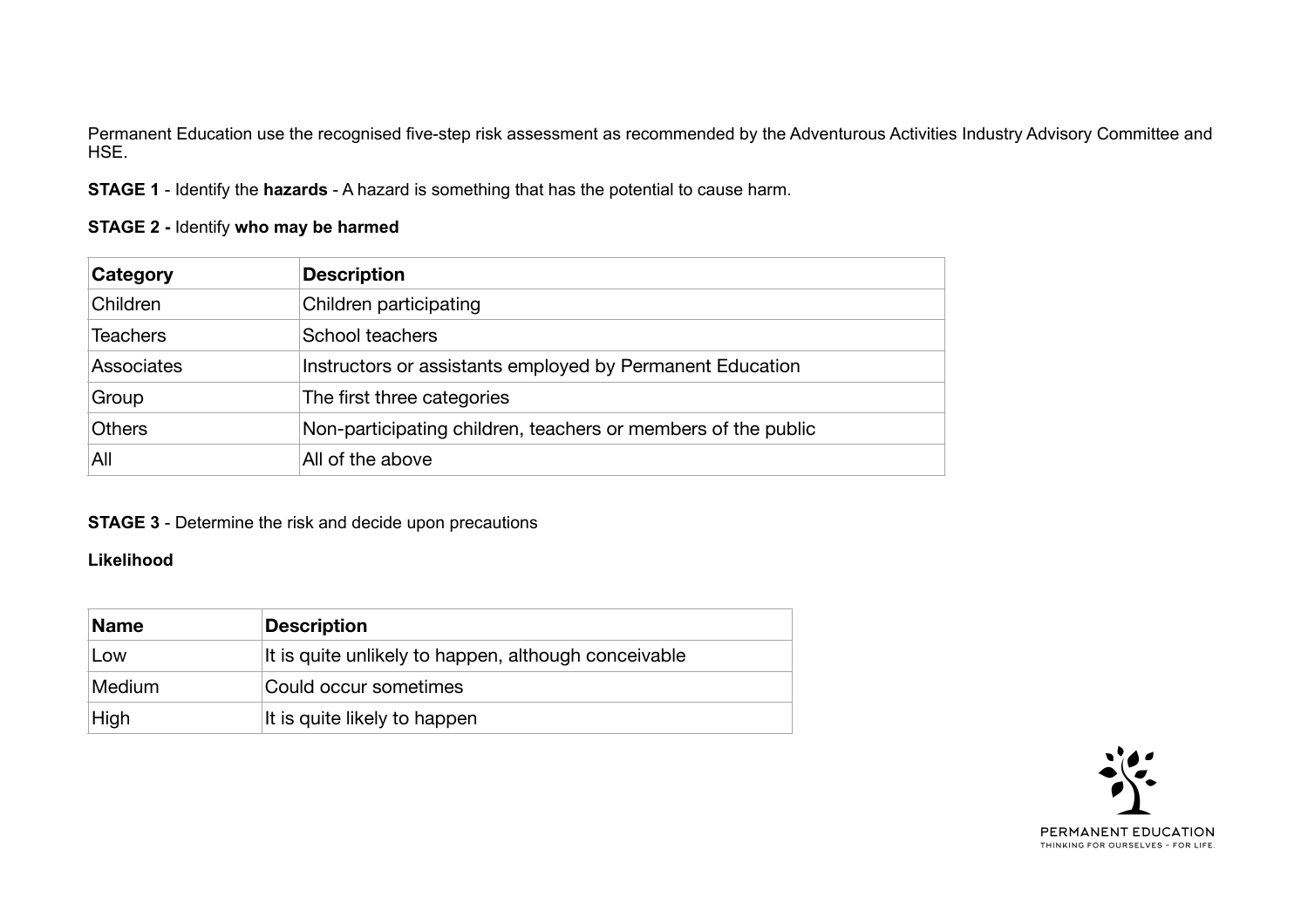| Expected | Occurs repeatedly, the event is expected |
|----------|------------------------------------------|
|----------|------------------------------------------|

#### **Consequence**

| <b>Name</b>         | <b>Description</b>                                                                                                                         |
|---------------------|--------------------------------------------------------------------------------------------------------------------------------------------|
| Minor Injury        | The subsequent injury could be minor, i.e. a cut, graze, scratch or bruise                                                                 |
| Serious Injury      | The subsequent injury could stop the individual from continuing the activity, i.e. sprain, minor fracture, a burn or hypothermia           |
| Very Serious Injury | The subsequent injury could be major, i.e. loss of limb, crush, fracture, loss of consciousness, permanent reduction in ability<br>to work |
| Fatal               | The subsequent injury could be fatal                                                                                                       |

**STAGE 4** - Implement **control measures** - Measures taken to reduce the risk to an acceptable level.

**STAGE 5** - Review the process and update - Review document when introducing a new activity, when a new hazard is identified or annually. Reviews are undertaken with input from the full Permanent Education Team and Associates

#### **Application of this Risk Assessment**

This Risk Assessment will be shared digitally with each member of the team no less than the initial commencement date of Activities. A hard copy will be available at each Activity Station during the course of the event.

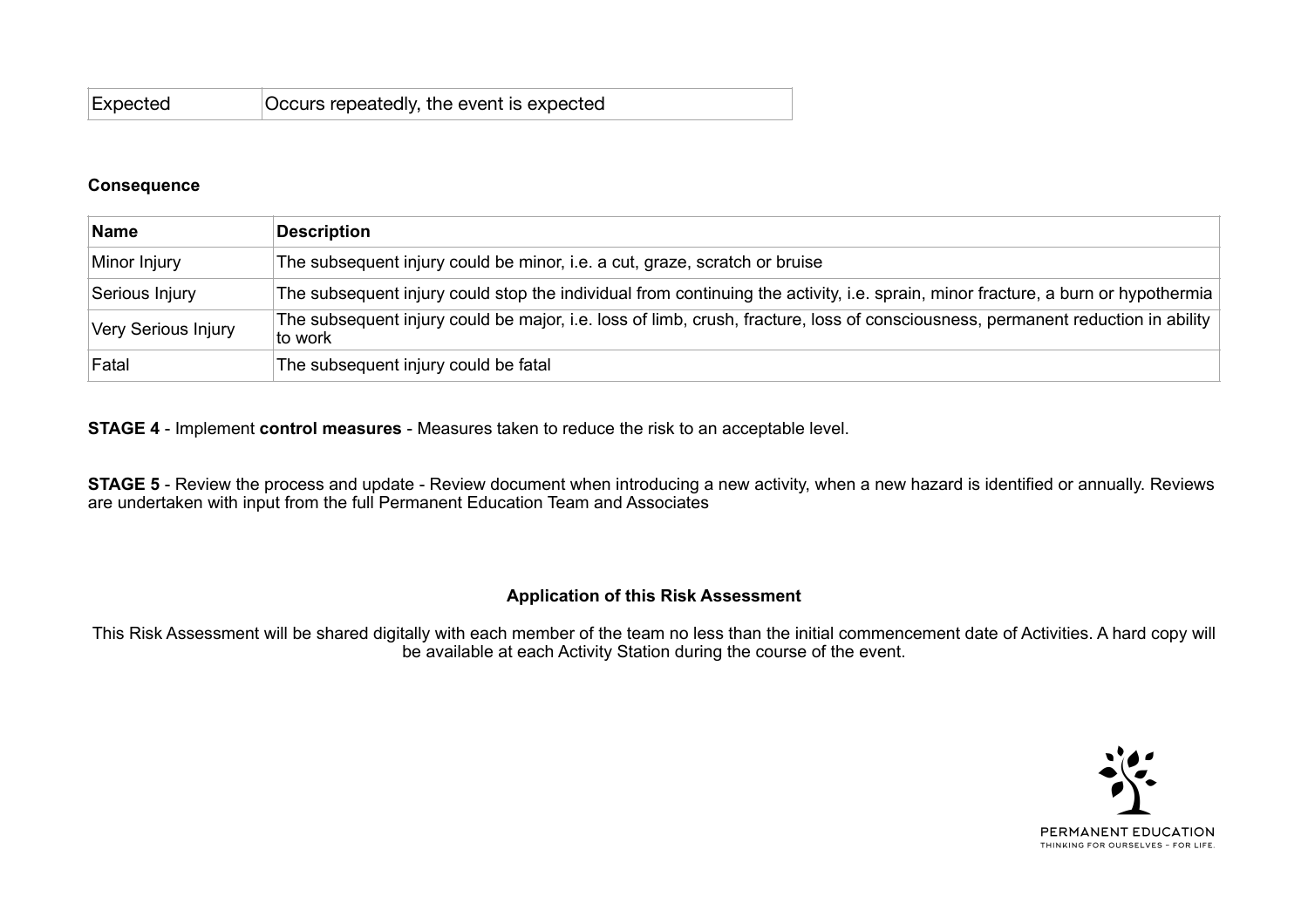### **Child Protection and Safeguarding General Information**

Permanent Education Safeguarding and Welfare Officer are Paula Moses or Rebecca Gough, Company Directors. At least one of these individuals will be on site at any time.

N.B. As Permanent Education and Associates also operates on school grounds, school staff or parental responsibility will have ultimate responsibility for child welfare. Permanent Education retain a professional duty of care.

The following section must be used alongside the Permanent Education Safeguarding Policy.

Permanent Education staff and Associates must carry their mobile phones to contact emergency services. This supersedes school or settings policies on mobile phones.

| <b>Hazard</b>                                                                             | Who may<br>be harmed                     | Likeli<br>hood | <b>Consequence</b>                                                                                                                                                                                                                                                                                                                                                                                                                                                                                                                                                                                |
|-------------------------------------------------------------------------------------------|------------------------------------------|----------------|---------------------------------------------------------------------------------------------------------------------------------------------------------------------------------------------------------------------------------------------------------------------------------------------------------------------------------------------------------------------------------------------------------------------------------------------------------------------------------------------------------------------------------------------------------------------------------------------------|
| <b>Permanent Education</b><br><b>Staff and Associates</b>                                 |                                          |                |                                                                                                                                                                                                                                                                                                                                                                                                                                                                                                                                                                                                   |
| Innapropriate<br>communication with<br>young people post<br>camp, perceived or<br>∣actual | Participants,<br>Staff and<br>Associates | Low            | • Permanent Education Staff and Associates are trained not to enter into communication with young<br>people with reference to Permanent Education Child Protection Policy<br>• All Permanent Education Staff and Associates must have current DBS to be employed by Permanent<br>Education<br>• Permanent Education Staff and Associates are not to add young people on social media and are to<br>inform a Permanent Education Safeguarding and Welfare Officer if they are approached by a young<br>person.<br>• School staff to report any concerns in line with their Child Protection Policy |

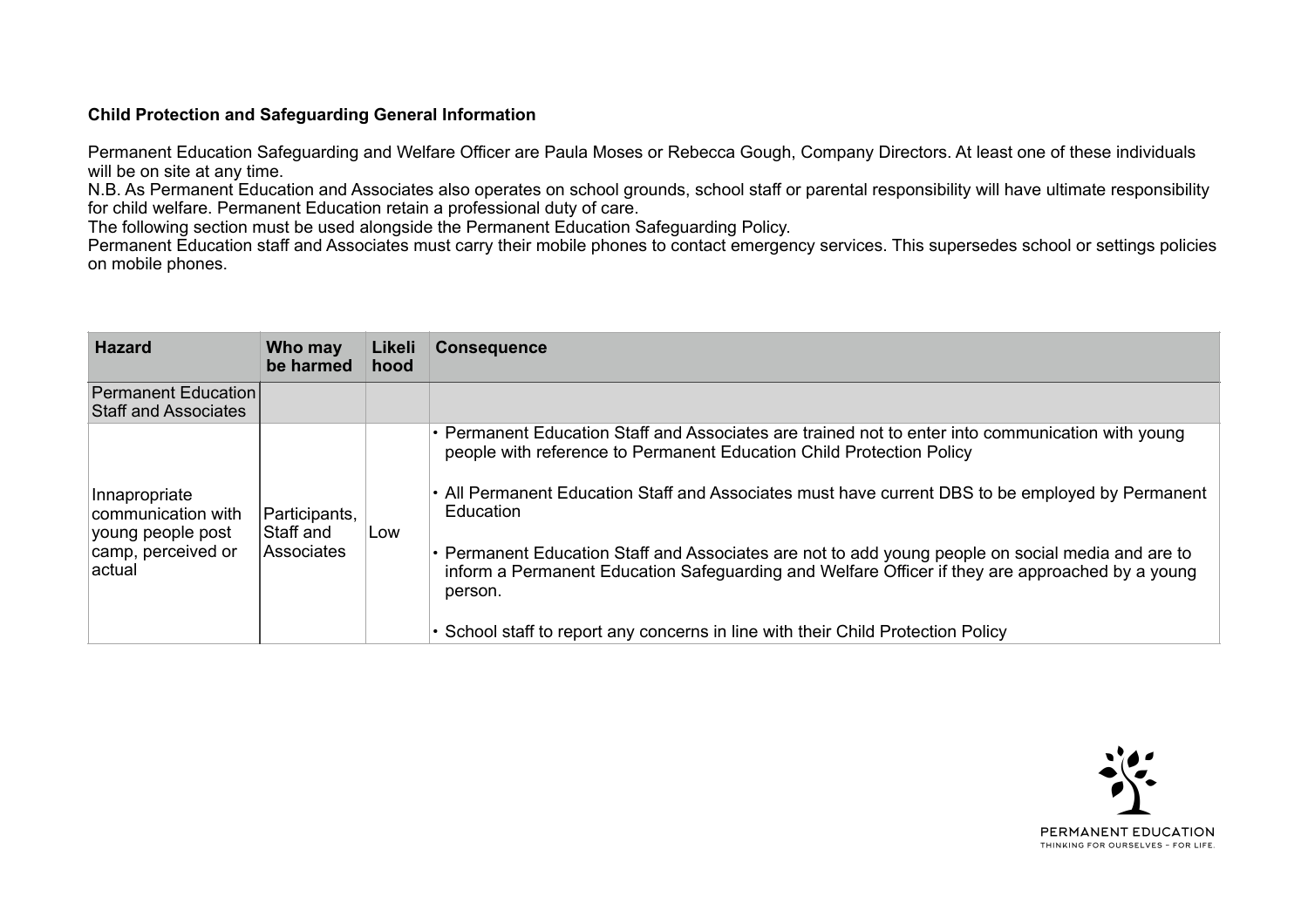| <b>Hazard</b>                                                                  | Who may<br>be harmed                | Likeli<br>hood | <b>Consequence</b>                                                                                                                                                                                                                                                                                                                                                                                                                                                                                                                                                                                                                                                                                                                                                                                                                                                                                                                                                                                                                |
|--------------------------------------------------------------------------------|-------------------------------------|----------------|-----------------------------------------------------------------------------------------------------------------------------------------------------------------------------------------------------------------------------------------------------------------------------------------------------------------------------------------------------------------------------------------------------------------------------------------------------------------------------------------------------------------------------------------------------------------------------------------------------------------------------------------------------------------------------------------------------------------------------------------------------------------------------------------------------------------------------------------------------------------------------------------------------------------------------------------------------------------------------------------------------------------------------------|
| Inappropriate<br>physical contact with<br>participants,<br>perceived or actual | Participants<br>and<br>instructors  | Low            | • Very few activities require staff to engage in physical contact with participants.<br>• Permanent Education Staff and Associates are trained in how to make physical contact, if appropriate,<br>with young people with reference to Permanent Education Child Protection policy. This can also be<br>found within the Staff Code of Conduct.<br>• All Permanent Education Staff and Associates must have current DBS to be employed by Permanent<br>Education<br>• Permanent Education Staff and Associates are trained not to enter a one-on-one situation with young<br>people, if a private conversation must be held with a young person it must be done in an situation<br>which is visibly open.<br>• Permanent Education Staff and Associates are not to be afraid to physically intervene if a young<br>person is in danger of injury (i.e. straying too near the fire) and is to prioritise their physical safety.<br>• When required, school staff to report any concerns in line with their Child Protection Policy |
| <b>School Staff</b>                                                            |                                     |                |                                                                                                                                                                                                                                                                                                                                                                                                                                                                                                                                                                                                                                                                                                                                                                                                                                                                                                                                                                                                                                   |
| All above hazards                                                              | Participants<br>and school<br>staff | Low            | • School staff to follow their own Child Protection Policy<br>•Permanent Education Staff and Associates to report all concerns to management who will pass those<br>concerns onto the school and await further information in line with Permanent Education Child<br><b>Protection Policy</b>                                                                                                                                                                                                                                                                                                                                                                                                                                                                                                                                                                                                                                                                                                                                     |
| <b>Site Visitors</b>                                                           |                                     |                |                                                                                                                                                                                                                                                                                                                                                                                                                                                                                                                                                                                                                                                                                                                                                                                                                                                                                                                                                                                                                                   |

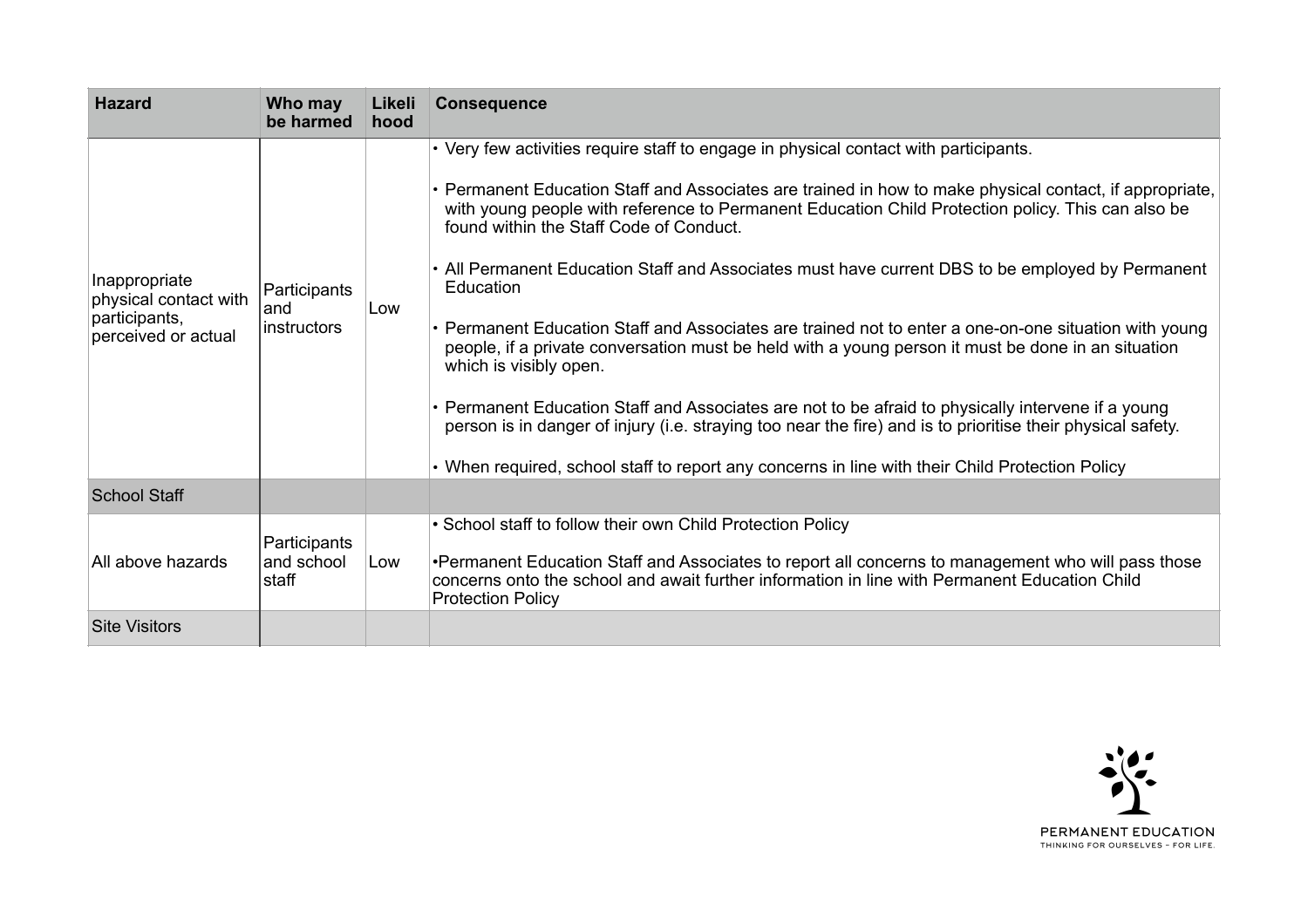| <b>Hazard</b>     | Who may<br>be harmed                | Likeli<br>hood | <b>Consequence</b>                                                                                                                                                                                                                                                                                                                                               |  |
|-------------------|-------------------------------------|----------------|------------------------------------------------------------------------------------------------------------------------------------------------------------------------------------------------------------------------------------------------------------------------------------------------------------------------------------------------------------------|--|
| All above hazards | Participants<br>and school<br>staff | Low            | • School staff to follow their setting's Child Protection Policy<br>• Permanent Education Staff and Associates to report all concerns to group leaders who will pass those<br>concerns onto the school and await further information in line with Permanent Education Child<br><b>Protection Policy</b>                                                          |  |
|                   |                                     |                | Disclosure by young person or concern over home life                                                                                                                                                                                                                                                                                                             |  |
| All hazards       | Participants                        | Low            | • Permanent Education Staff and Associates are trained to inform young people that they cannot keep<br>disclosures in confidence if their is a person at risk<br>• Permanent Education Staff and Associates to report all concerns to group leader who will pass those<br>concerns to the relevant person to, where necessary, lease with the suitable agencies. |  |

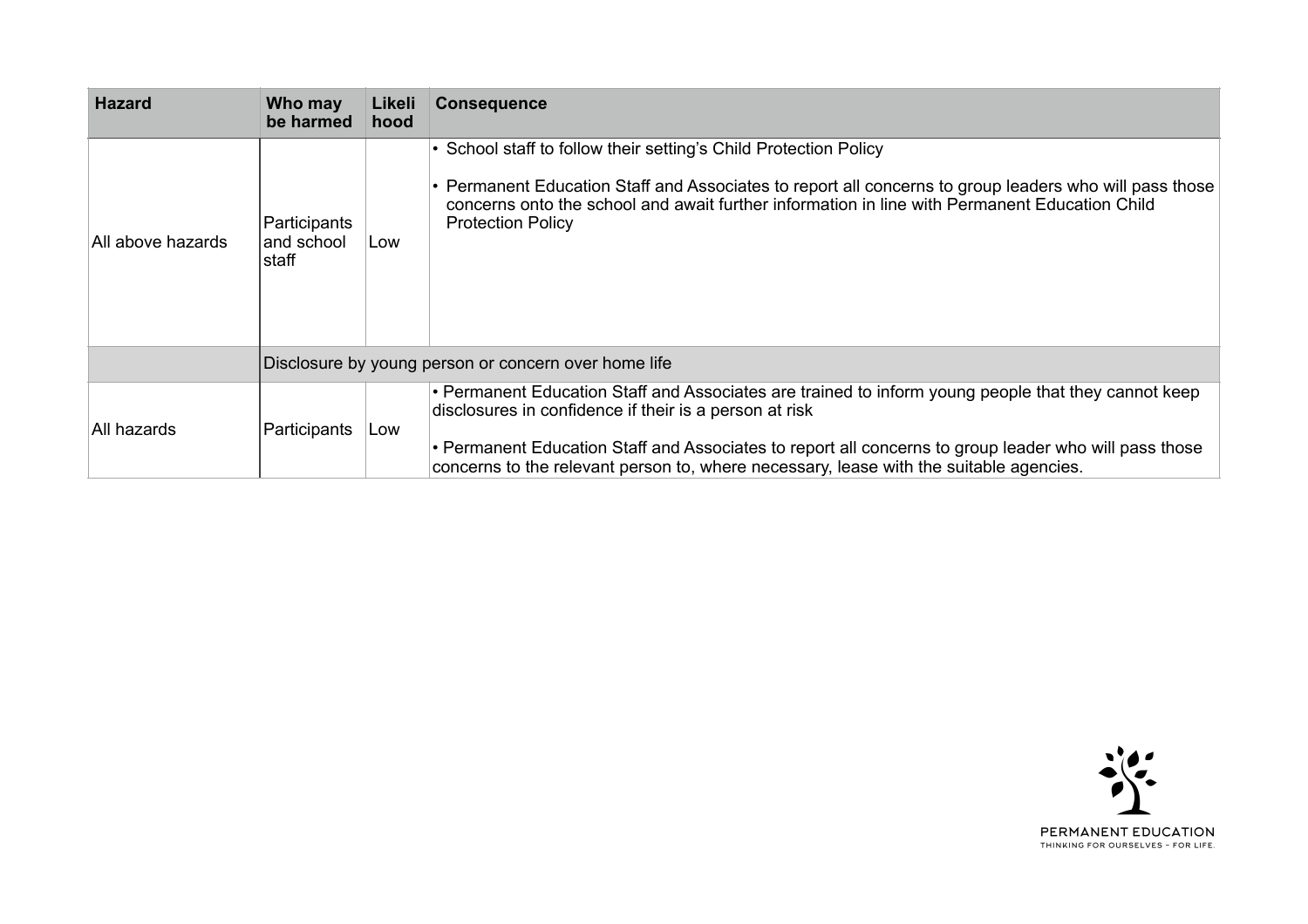#### **General -**

For site, the majority of "site specific" risks and risks related to buildings and facilities, are the responsibility of the school or establishment and are covered by the schools or individuals Risk Assessments, Safety Policies and Insurances.

| <b>Hazard</b>                      | Who may be<br>harmed | <b>Likelihood</b> | <b>Consequence</b> | <b>Control Measure</b>                                                                                                                                                             |
|------------------------------------|----------------------|-------------------|--------------------|------------------------------------------------------------------------------------------------------------------------------------------------------------------------------------|
|                                    |                      |                   |                    | • Permanent Education to conduct a visual risk assessment and then to brief<br>participants about specific trip hazards at the initial briefing.                                   |
| Slips, trips<br>and falls          | All                  | High              | Serious Injury     | • All trip hazards are to be made highly visible and access restricted where possible<br>and appropriate.                                                                          |
|                                    |                      |                   |                    | • It is an accepted risk that sometimes people fall over                                                                                                                           |
| Incorrect<br>lifting<br>techniques | Groups               | <b>Medium</b>     | Minor Injury       | • Permanent Education staff are trained in correct lifting techniques and are routinely<br>reminded that they should opt out or seek help if they feel unable to move a heavy item |

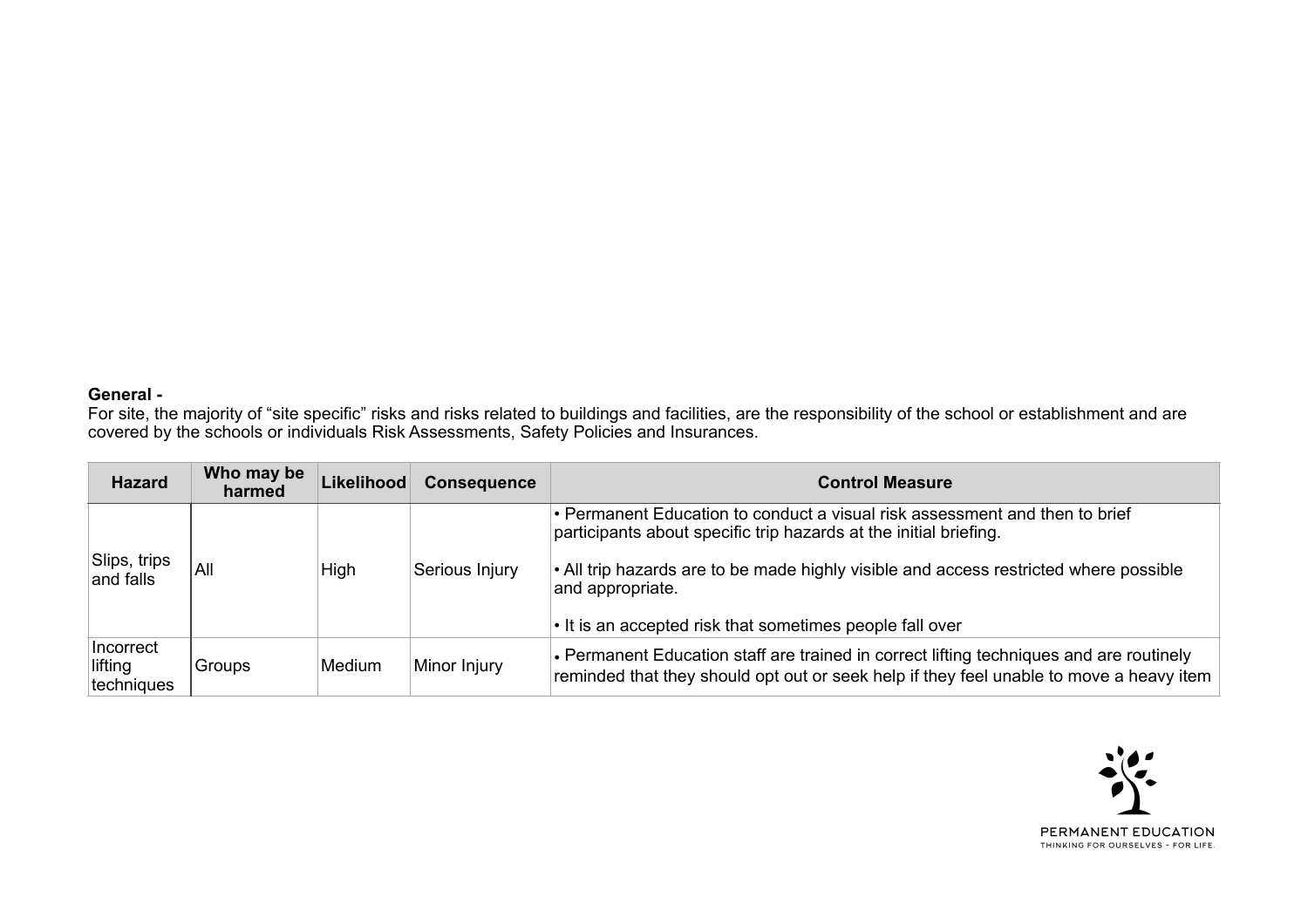| <b>Hazard</b>                             | Who may be<br>harmed | <b>Likelihood</b> | <b>Consequence</b> | <b>Control Measure</b>                                                                                                                                              |
|-------------------------------------------|----------------------|-------------------|--------------------|---------------------------------------------------------------------------------------------------------------------------------------------------------------------|
| <b>Site</b><br>Specific<br><b>Hazards</b> | All                  | Medium            | Serious Injury     | • Permanent Education Leader to enquire about site specific hazards upon arrival and<br>pass this information to the the staff team and participants as appropriate |
| Tree<br>deadfall                          | Group                | Low               | Fatal              | • Permanent Education Leader to ensure they conduct a visual risk assessment of<br>activity areas prior to commencement.                                            |

# **Weather General Information**

Staff will regularly check digital forecasts.

| <b>Hazard</b> | Who may be<br>harmed |  | Likelihoo Consequenc Control Measure |
|---------------|----------------------|--|--------------------------------------|
|               |                      |  | Weather                              |

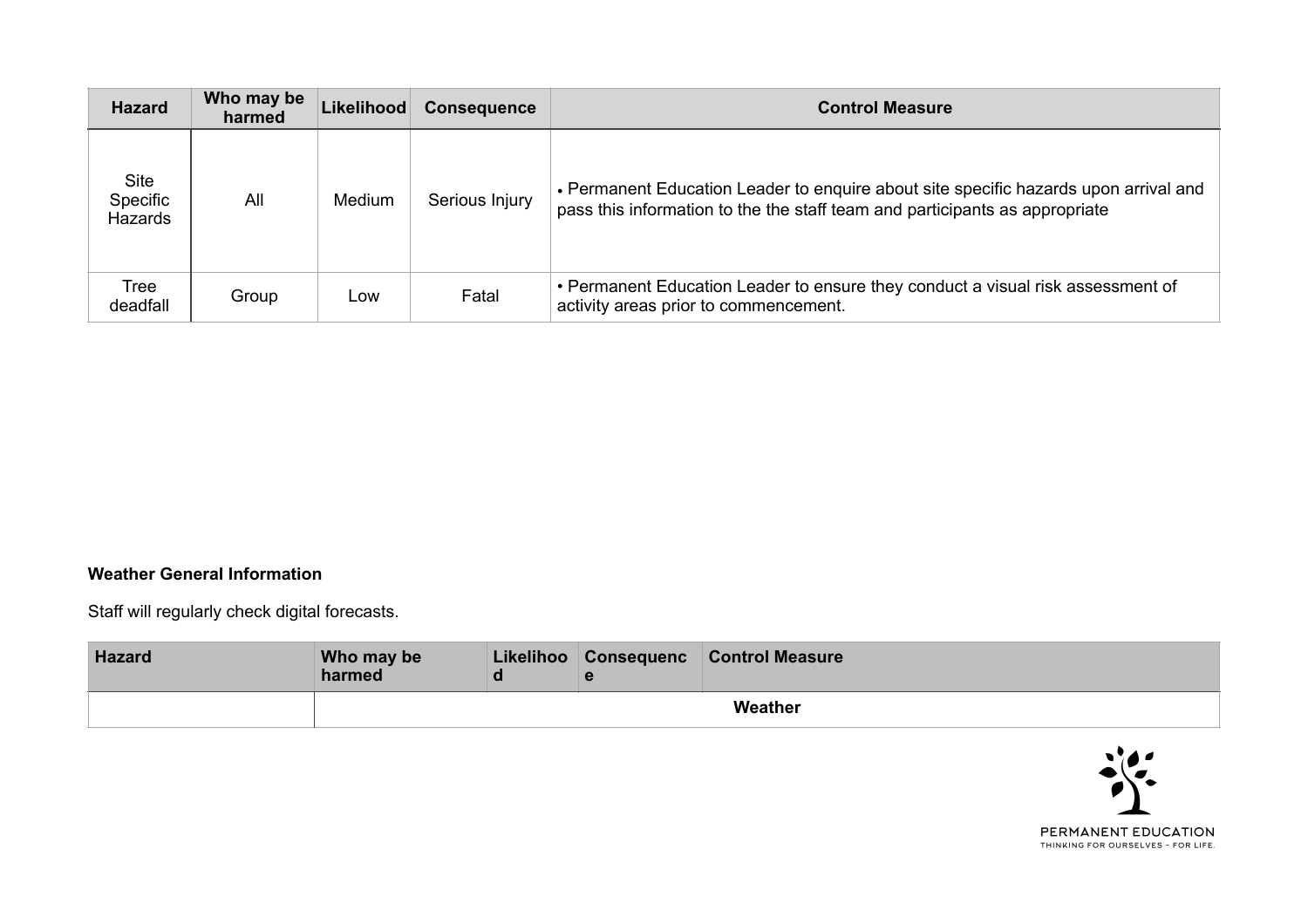| <b>Hazard</b>                                   | Who may be<br>harmed | Likelihood                        | Consequ<br>ence   | <b>Control Measure</b>                                                                                                                                                                                                                                                                                                          |
|-------------------------------------------------|----------------------|-----------------------------------|-------------------|---------------------------------------------------------------------------------------------------------------------------------------------------------------------------------------------------------------------------------------------------------------------------------------------------------------------------------|
|                                                 | Weather              |                                   |                   |                                                                                                                                                                                                                                                                                                                                 |
| Strong winds (spreading fire) All               |                      | Low                               | Fatal             | • Permanent Education Leader to conduct a visual risk assessment on each<br>location, ensuring that shelters are never at risk of catching fire.<br>• Fires are not to be left unsupervised but can be left burning (and<br>supervised) between sessions.<br>• Permanent Education Leader to ensure that the fire is completely |
| Shelter collapse from strong                    | All                  | Medium                            | Fatal             | extinguished prior to leaving venue<br>. In general, fires are not to be placed under temporary shelters                                                                                                                                                                                                                        |
| winds                                           |                      |                                   |                   |                                                                                                                                                                                                                                                                                                                                 |
| <b>Extended Dry Conditions</b><br>(Grass Fires) | All                  | Medium                            | Fatal             | • Bushcraft Associate to brief staff on the risk of grass fires during extended<br>dry conditions<br>• The grass under and around a fire is to be doused with water during<br>extended dry conditions<br>• Downwind areas are to be inspected for embers before departure during<br>extended dry conditions                     |
|                                                 | <b>Terrain</b>       |                                   |                   |                                                                                                                                                                                                                                                                                                                                 |
| Trip hazards                                    | All                  | Low                               | Serious<br>Injury | Permanent Education Instructors to locate the fire in a location where there<br>are no trip hazards.<br>Groups moving to fires to be closely supervised and stopped a short<br>distance from the fire to be briefed/reminded of the safety rules                                                                                |
|                                                 |                      | <b>Equipment &amp; Activities</b> |                   |                                                                                                                                                                                                                                                                                                                                 |
| Lack of supervision                             | Group                | Low                               | Serious<br>Injury | • Permanent Education Staff and Associates to ensure that the fire is never<br>left unattended by a responsible adult.<br>• Permanent Education Staff and Associates to ensure that the fire is<br>completely extinguished prior to being left.                                                                                 |

PERMANENT EDUCATION THINKING FOR OURSELVES - FOR LIFE.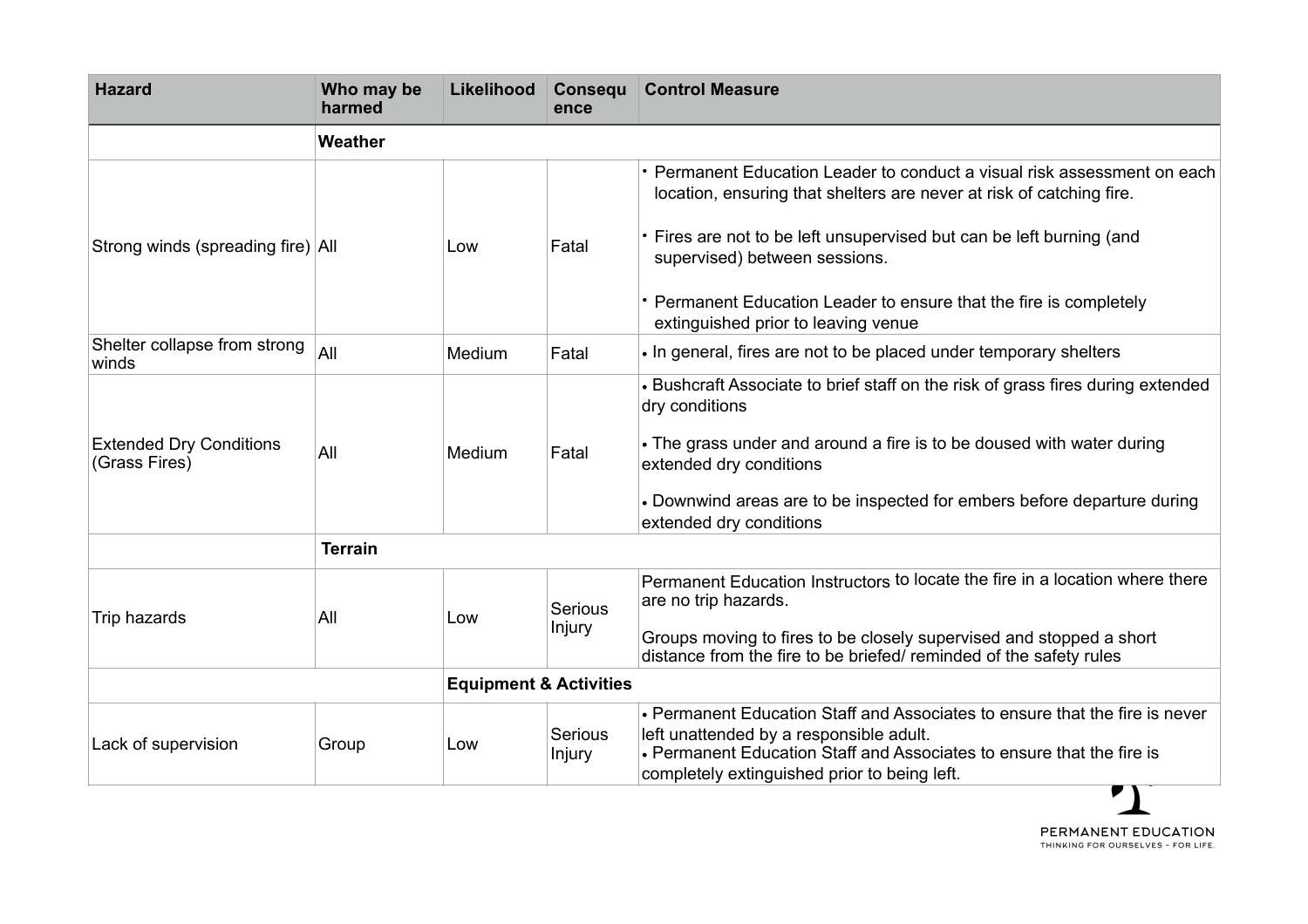| <b>Hazard</b>                  | Who may be<br>harmed | Likelihoo<br>d | <b>Consequenc</b><br>e | <b>Control Measure</b>                                                                                                                                                                                                                                                                                                                                                                                                                                                                        |
|--------------------------------|----------------------|----------------|------------------------|-----------------------------------------------------------------------------------------------------------------------------------------------------------------------------------------------------------------------------------------------------------------------------------------------------------------------------------------------------------------------------------------------------------------------------------------------------------------------------------------------|
| <b>Cold and Wet Conditions</b> | All                  | Expected       | Serious Injury         | Leader to check weather forecast in advance<br>$\bullet$<br>Clear pre-activity day information to be sent out in welcome<br>pack<br>Recommended kit list to be sent out in welcome pack<br>including recommended footwear<br>Shelters for stationary activities (social distancing adhered to)                                                                                                                                                                                                |
| <b>Heat and Sunshine</b>       | All                  | Expected       | Serious Injury         | Leader to check weather forecast in advance<br>Clear pre-activity day information to be sent out in welcome<br>pack<br>Recommended kit list to be sent out in welcome pack<br>$\bullet$<br>including recommended footwear<br>Shelters for stationary activities (social distancing adhered to)<br>Suncream and water bottle recommendation to be made and<br>highlighted in welcome pack.<br>Staff to monitor and encourage working in shade/use of<br>$\bullet$<br>sunhat where appropriate. |
| <b>Storms</b>                  | All                  | <b>Medium</b>  | Fatal                  | Leader to check weather forecast in advance<br>$\bullet$<br>Clear pre-activity day information to be sent out in welcome<br>pack<br>Activities will be stopped if imminent threat and appropriate<br>shelter sought away from tents and trees.                                                                                                                                                                                                                                                |
| <b>Strong Wind</b>             | All                  | Medium         | Serious Injury         | Leader to check weather forecast in advance<br>Activities will be stopped if wind affects safety of the group or<br>staff                                                                                                                                                                                                                                                                                                                                                                     |

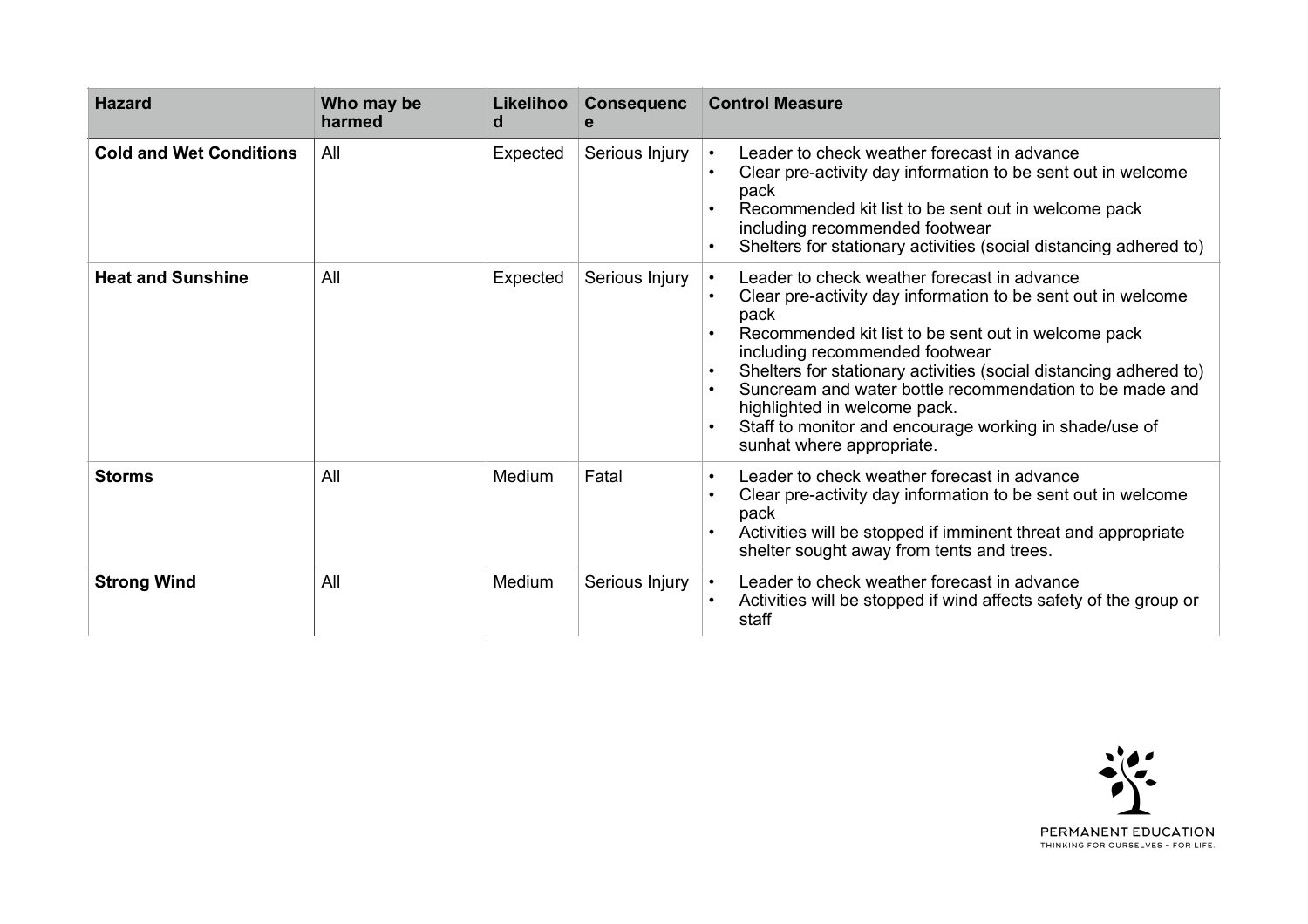Fire General Information - The majority of "site specific" risks and risks related to buildings and facilities are the responsibility of the school and are covered by the schools Risk Assessments, Safety Policies and Insurances.

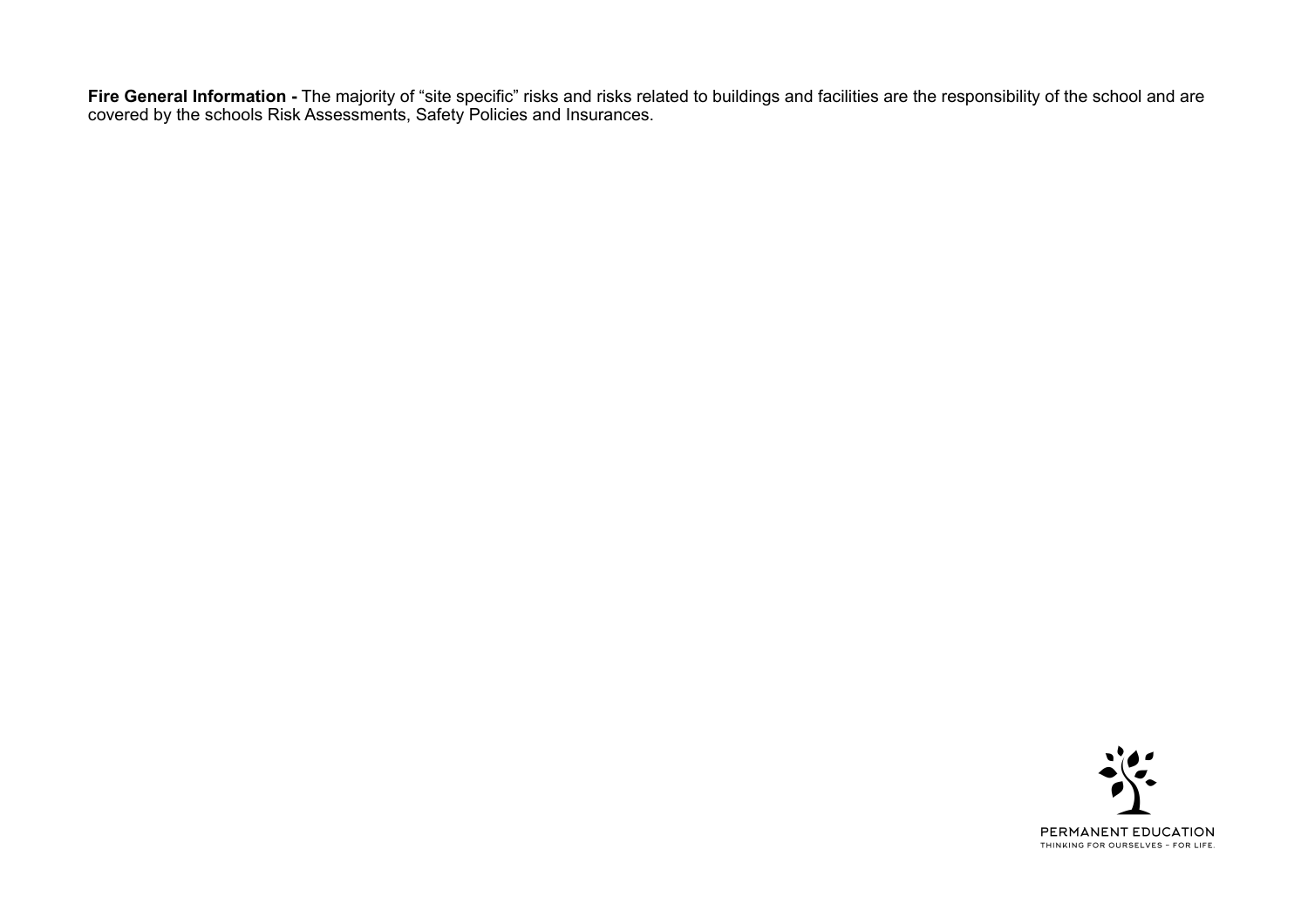| <b>Hazard</b>                 | Who<br>may be<br>harmed |        | Likelihood Consequence | <b>Control Measure</b>                                                                                                                                                                                                                                                                                                                                                                                                                                                                                                                                                                                                                                                                                                                                                                                                                                                                                                                                                                                                                                                                                                                                                                                                                                        |  |
|-------------------------------|-------------------------|--------|------------------------|---------------------------------------------------------------------------------------------------------------------------------------------------------------------------------------------------------------------------------------------------------------------------------------------------------------------------------------------------------------------------------------------------------------------------------------------------------------------------------------------------------------------------------------------------------------------------------------------------------------------------------------------------------------------------------------------------------------------------------------------------------------------------------------------------------------------------------------------------------------------------------------------------------------------------------------------------------------------------------------------------------------------------------------------------------------------------------------------------------------------------------------------------------------------------------------------------------------------------------------------------------------|--|
| <b>Burn</b><br>(open<br>fire) | All                     | Medium | Serious Injury         | • Permanent Education Staff and Associates will predominantly use a fire pit unless specifically asked by the contractor to build a ground based fire.<br>• Permanent Education and Associates do not use accelerants on their fires in schools or other<br>settings.<br>$\cdot$ Open fires<br>are to be strictly supervised by all staff (Permanent Education, Associates & School).<br>• Permanent Education and Associates to ensure that children are never left unsupervised near<br>the fire.<br>• Open fires will have a clear safety zone marked out with sufficiently fire retardant ropes.<br>• Permanent Education and Associates to ensure that only wood is burnt on the fires.<br>• Permanent Education and Associates to ensure that all fires are completely extinguished prior to<br>leaving.<br>• Only Permanent Education Staff and Associates are permitted to supervise starting fires.<br>• ID Lanyards are not to be worn around the neck at any time whilst close to the fire area<br>• Flammable items are not to be worn around the neck while near fires<br>• Staff to ensure that all fire lighting equipment is accounted for post activity and secured.<br>• A full red "Fire" bucket of clean water is to be available at fire |  |
|                               |                         |        |                        | • Fire blankets are to be available at each fire                                                                                                                                                                                                                                                                                                                                                                                                                                                                                                                                                                                                                                                                                                                                                                                                                                                                                                                                                                                                                                                                                                                                                                                                              |  |

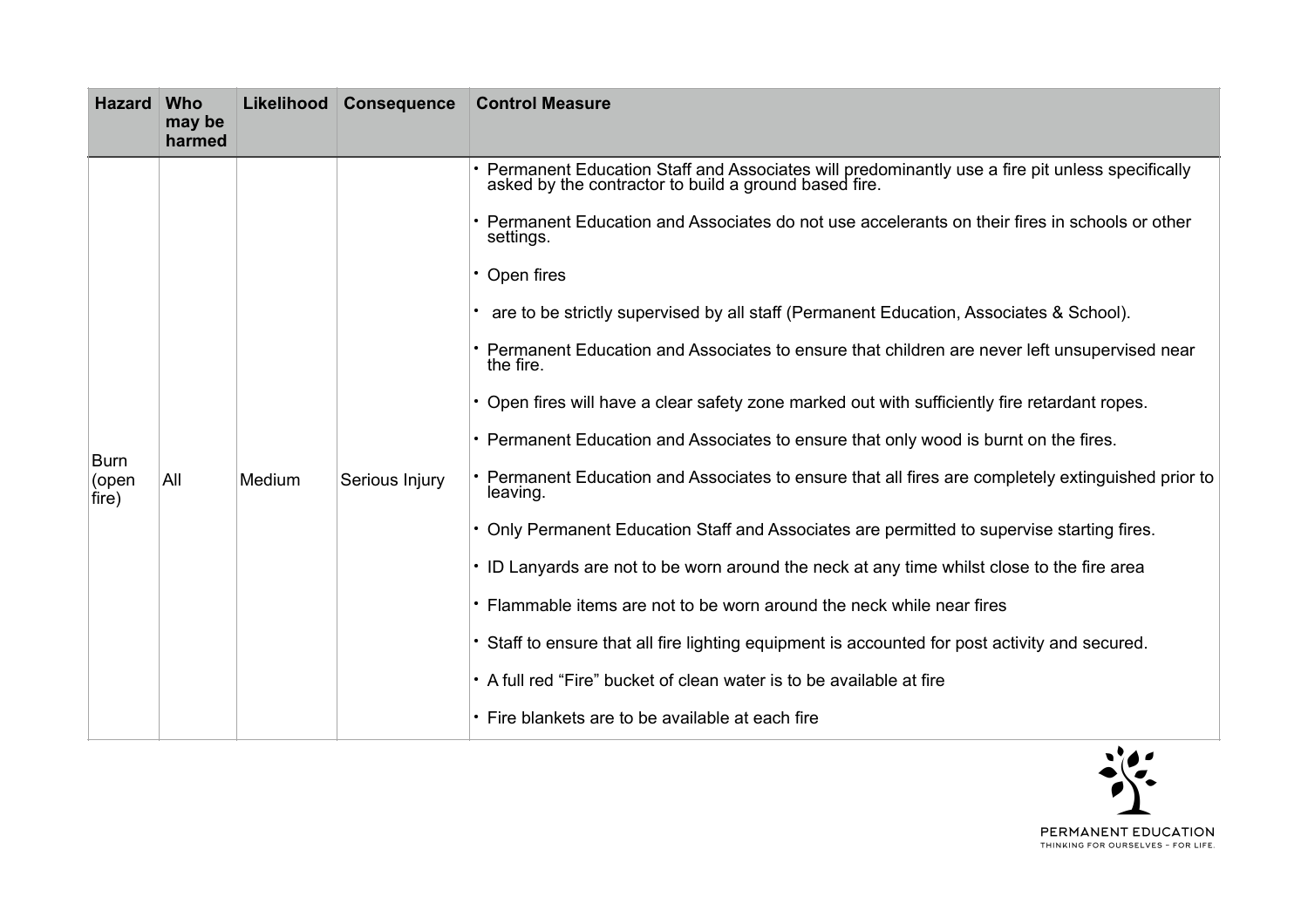| <b>Hazard</b>                    | <b>Who</b><br>may be<br>harmed     | Likelihood | <b>Consequence</b> | <b>Control Measure</b>                                                                                                                                                                                                                                                                                                                                                                                                                                                                                                                                   |  |  |
|----------------------------------|------------------------------------|------------|--------------------|----------------------------------------------------------------------------------------------------------------------------------------------------------------------------------------------------------------------------------------------------------------------------------------------------------------------------------------------------------------------------------------------------------------------------------------------------------------------------------------------------------------------------------------------------------|--|--|
| <b>Burn</b><br>(post<br>session) | All                                | Low        | Serious Injury     | • Permanent Education and Associates to ensure fire pits are fully extinguished before being left<br>unattended<br>• Permanent Education and Associates to ensure that all fire lighting equipment is never left out and<br>unattended (for example over a break period). Stored inside the activity box is acceptable.                                                                                                                                                                                                                                  |  |  |
| Fire<br>Spread                   | All                                | Low        | Fatal              | • Elevated fire pits reduce the risk of a fire spreading across the ground or through tree roots<br>• Ashes are to be throughly doused in water before being dumped and should be no more than warm to<br>the touch<br>• Fires are to be sited where the risk of igniting a shelter is low<br>• All staff should carry their phones to contact emergency services if required                                                                                                                                                                            |  |  |
| Fume/<br>smoke<br>inhalati<br>on | Group                              | Medium     | Minor Injury       | • Permanent Education Staff and Associates will consider wind direction when laying out activities<br>• Permanent Education Staff and Associates will advise groups on where to sit<br>. Permanent Education Staff and Associates will only burn wood (specifically untreated) on the fire.<br>. Permanent Education Staff and Associates will only burn dry wood to avoid creating excessive smoke.<br>• Permanent Education Staff and Associates Activity Instructor will monitor the activity and move children<br>away if too much smoke is created. |  |  |
|                                  | <b>Evacuation and Firefighting</b> |            |                    |                                                                                                                                                                                                                                                                                                                                                                                                                                                                                                                                                          |  |  |

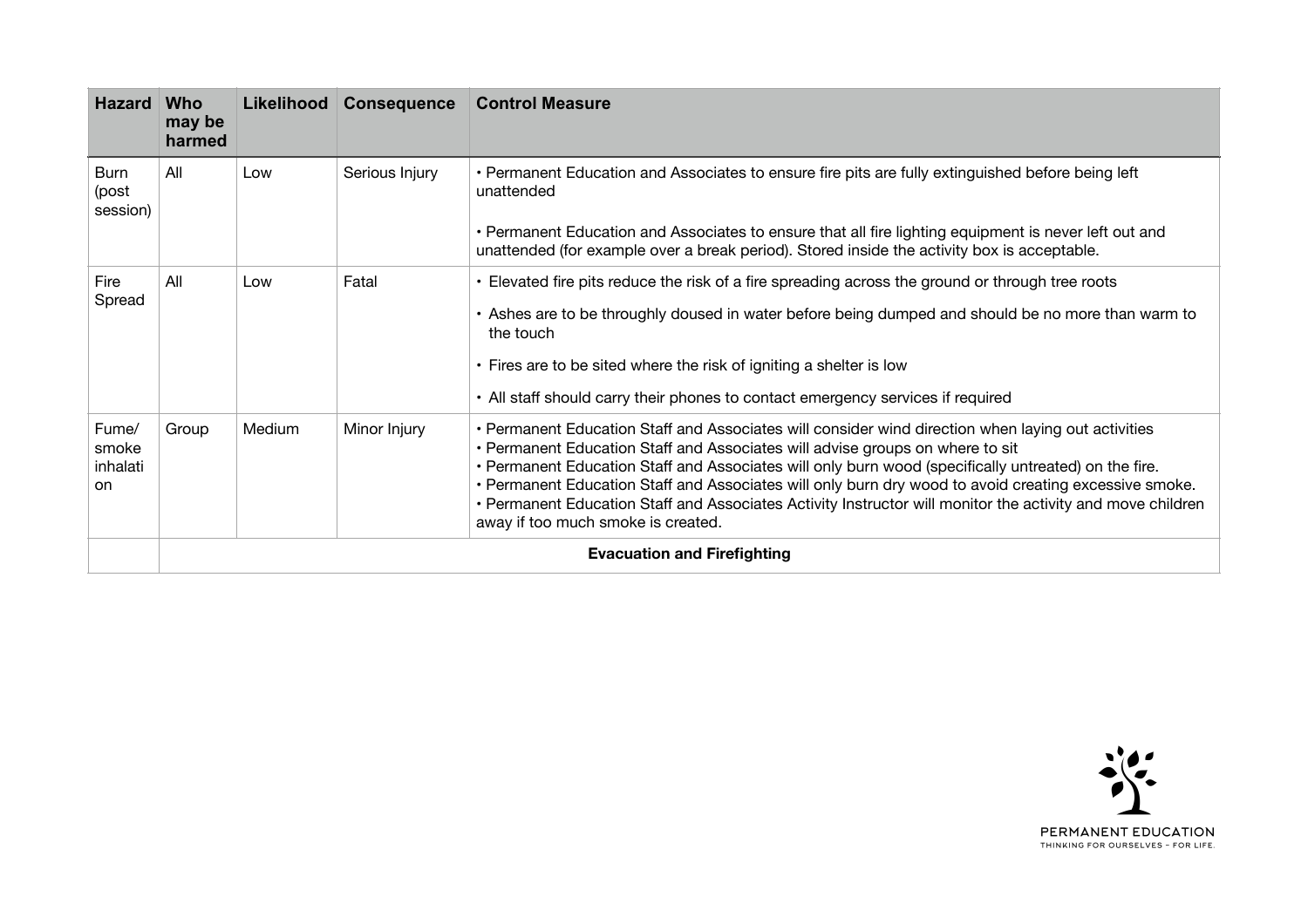| <b>Hazard</b>                                     | <b>Who</b><br>may be<br>harmed | <b>Likelihood</b> | <b>Consequence</b> | <b>Control Measure</b>                                                                                                                                                                                                                                                                                                                                                                                                                                                                                                                                                                                       |  |
|---------------------------------------------------|--------------------------------|-------------------|--------------------|--------------------------------------------------------------------------------------------------------------------------------------------------------------------------------------------------------------------------------------------------------------------------------------------------------------------------------------------------------------------------------------------------------------------------------------------------------------------------------------------------------------------------------------------------------------------------------------------------------------|--|
| "Alarm"<br>and<br>evacuat<br>ion<br>procedu<br>re | All                            | n/a               | Fatal              | • Permanent Education Leader to ensure that all participants and staff are aware of the method of raising<br>the alarm should they spot a fire in the camp – in most cases this will be a verbal "FIRE-FIRE-FIRE" or<br>whistle blasts<br>• A whistle is attached to each fire bucket<br>• If in school setting, the existing evacuation procedures will be followed wherever possible to reduce the<br>risk of confusion.<br>• A fire evacuation area will be identified and shared with groups<br>• There will be a water fire extinguisher in a purpose built travel container next to the activity tent. |  |
| Panic                                             | All                            | Medium            | Fatal              | Permanent Education Staff and Associatesto use verbal evacuation commands wherever possible to<br>reduce the risk of panic                                                                                                                                                                                                                                                                                                                                                                                                                                                                                   |  |
| Failure<br>of fire<br>fighting<br>equipm<br>ent   | All                            | Low               | Fatal              | • Fire fighting equipment to be inspected or replaced annually<br>• Equipment is transported and stored in made-for-purpose containers where appropriate • Equipment is<br>rated for use in sub-zero conditions<br>• Equipment is marked with reflective tape to aid location in an emergency                                                                                                                                                                                                                                                                                                                |  |

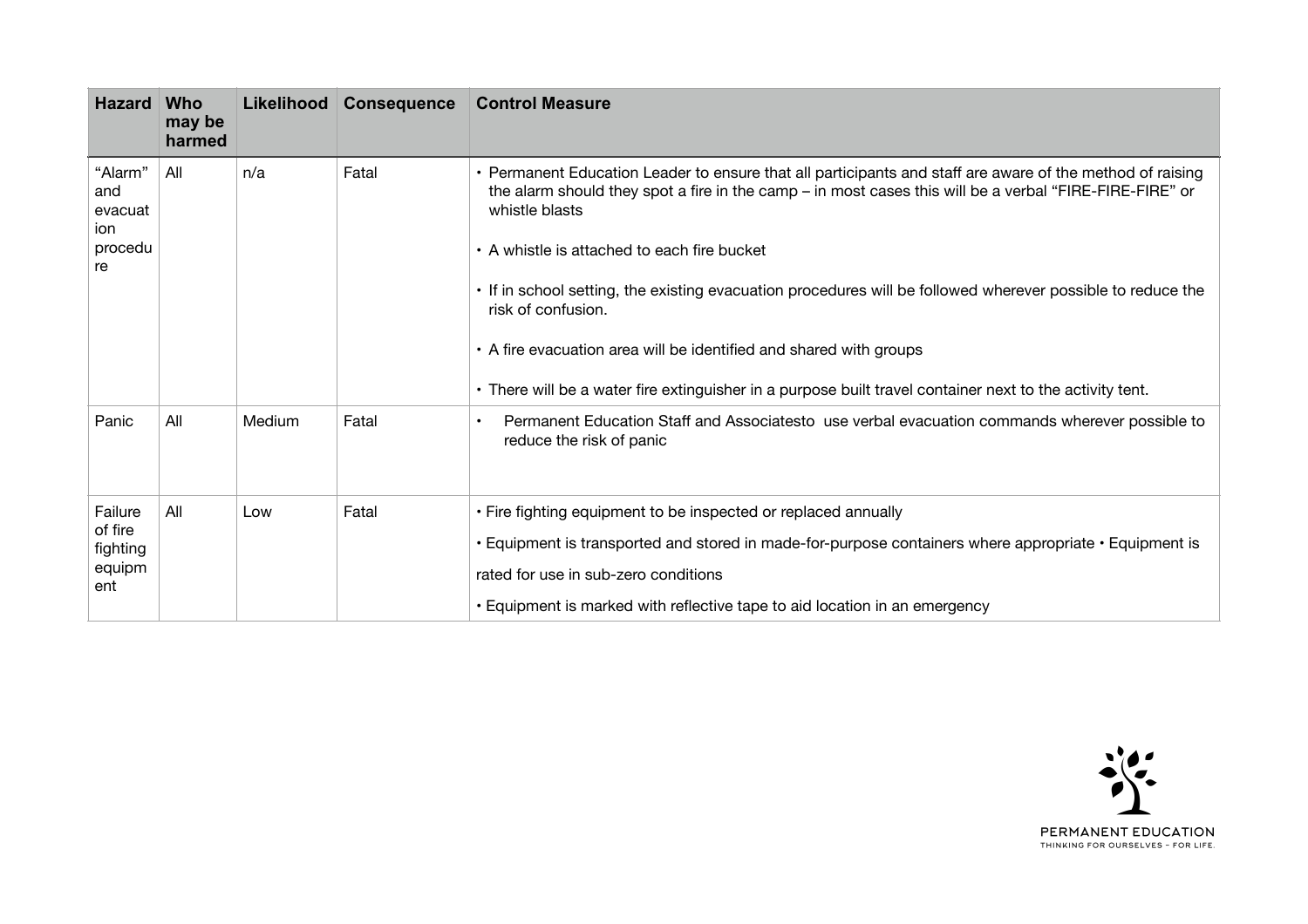| <b>Hazard</b>                 | <b>Who</b><br>may be<br>harmed | Likelihood | <b>Consequence</b>                                                                                    | <b>Control Measure</b>                                                                                                                                                                                                     |  |
|-------------------------------|--------------------------------|------------|-------------------------------------------------------------------------------------------------------|----------------------------------------------------------------------------------------------------------------------------------------------------------------------------------------------------------------------------|--|
| Entrap<br>ment in<br>shelters | All                            | Low        | Fatal                                                                                                 | The area around the campfire and downwind of it is to be inspected for embers by Permanent<br><b>Education Leader</b><br>The travel container for the fire extinguisher contains cutting implements designed for emergency |  |
|                               |                                |            |                                                                                                       | rescue purposes (the container is marked with tamper seals which are inspected at the start and end<br>of each activity day.                                                                                               |  |
|                               |                                |            |                                                                                                       | When appropriate, school staff are to be made aware of the location of firefighting equipment and<br>cutting tools                                                                                                         |  |
|                               |                                |            |                                                                                                       | <b>Participants</b>                                                                                                                                                                                                        |  |
| Approa<br>ching               | All                            | Expected   | Serious Injury<br>Participants clearly briefed about use of "safe areas" before fire based activities |                                                                                                                                                                                                                            |  |
| activity<br>fires             |                                |            |                                                                                                       | · Staff monitor groups as much as is possible                                                                                                                                                                              |  |
|                               |                                |            |                                                                                                       | • Participants are sitting down where possible                                                                                                                                                                             |  |
|                               |                                |            |                                                                                                       | • Staff to directly supervise any participant being permitted to cross the safety line                                                                                                                                     |  |
|                               |                                |            |                                                                                                       | . Where appropriate, school staff to notify of challenging students<br>Where appropriate, school staff may be asked to assist is supervising groups                                                                        |  |
|                               |                                |            |                                                                                                       |                                                                                                                                                                                                                            |  |
|                               |                                |            |                                                                                                       | • Staff fully authorised to curtail an activity for safety reasons                                                                                                                                                         |  |
|                               |                                |            |                                                                                                       | • Staff fully authorised to physically intervene if a participant is in physical danger                                                                                                                                    |  |

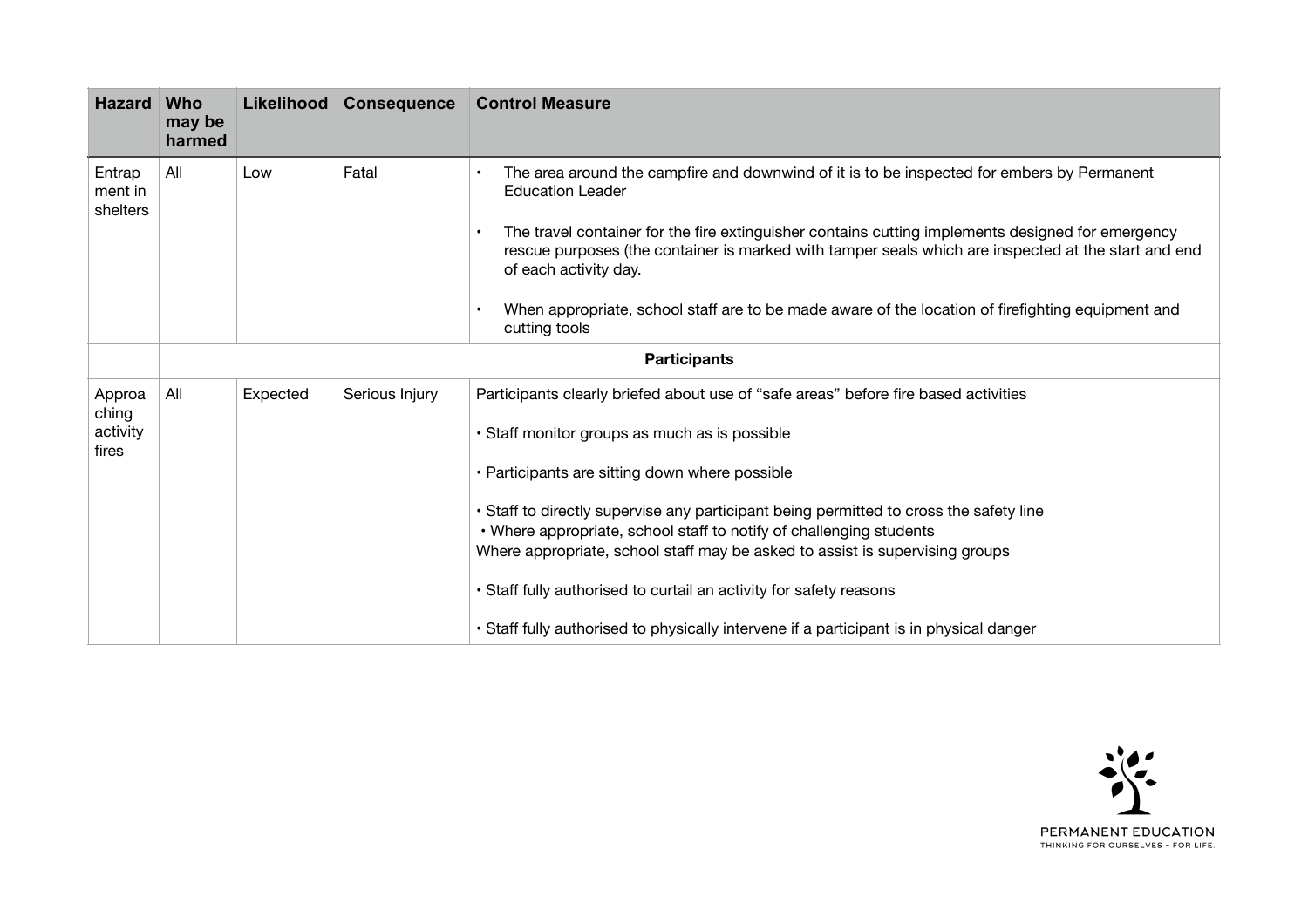| <b>Hazard</b>                                            | <b>Who</b><br>may be<br>harmed |               | Likelihood Consequence | <b>Control Measure</b>                                                                                                                                                                                                                                                                                                                                                                                                                                                                                                                                                                                                                                        |  |
|----------------------------------------------------------|--------------------------------|---------------|------------------------|---------------------------------------------------------------------------------------------------------------------------------------------------------------------------------------------------------------------------------------------------------------------------------------------------------------------------------------------------------------------------------------------------------------------------------------------------------------------------------------------------------------------------------------------------------------------------------------------------------------------------------------------------------------|--|
| Fire<br>spreadi<br>ng<br>across<br>or<br>undergr<br>ound | All                            | <b>Medium</b> | Fatal                  | The area around a ground fire is to be throughly cleared of debris in a 1 metre radius (or greater in<br>high winds)<br>The area above a ground fire is to be checked for overhanging branches<br>If possible given time constraints, a ground fire should be burned down to just ash and ember<br>Ground fires are to be throughly extinguished with water<br>The ground where the fire was it to be "spiked" to allow water to drain into the soil<br>Once cool, the wet ash should be carefully scooped up in bare hands (to check temperature) and<br>scattered in area to reduce environmental impact. Staff not to depart site until the above has been |  |
|                                                          |                                |               |                        | done<br>Area of fire can then be re-covered                                                                                                                                                                                                                                                                                                                                                                                                                                                                                                                                                                                                                   |  |

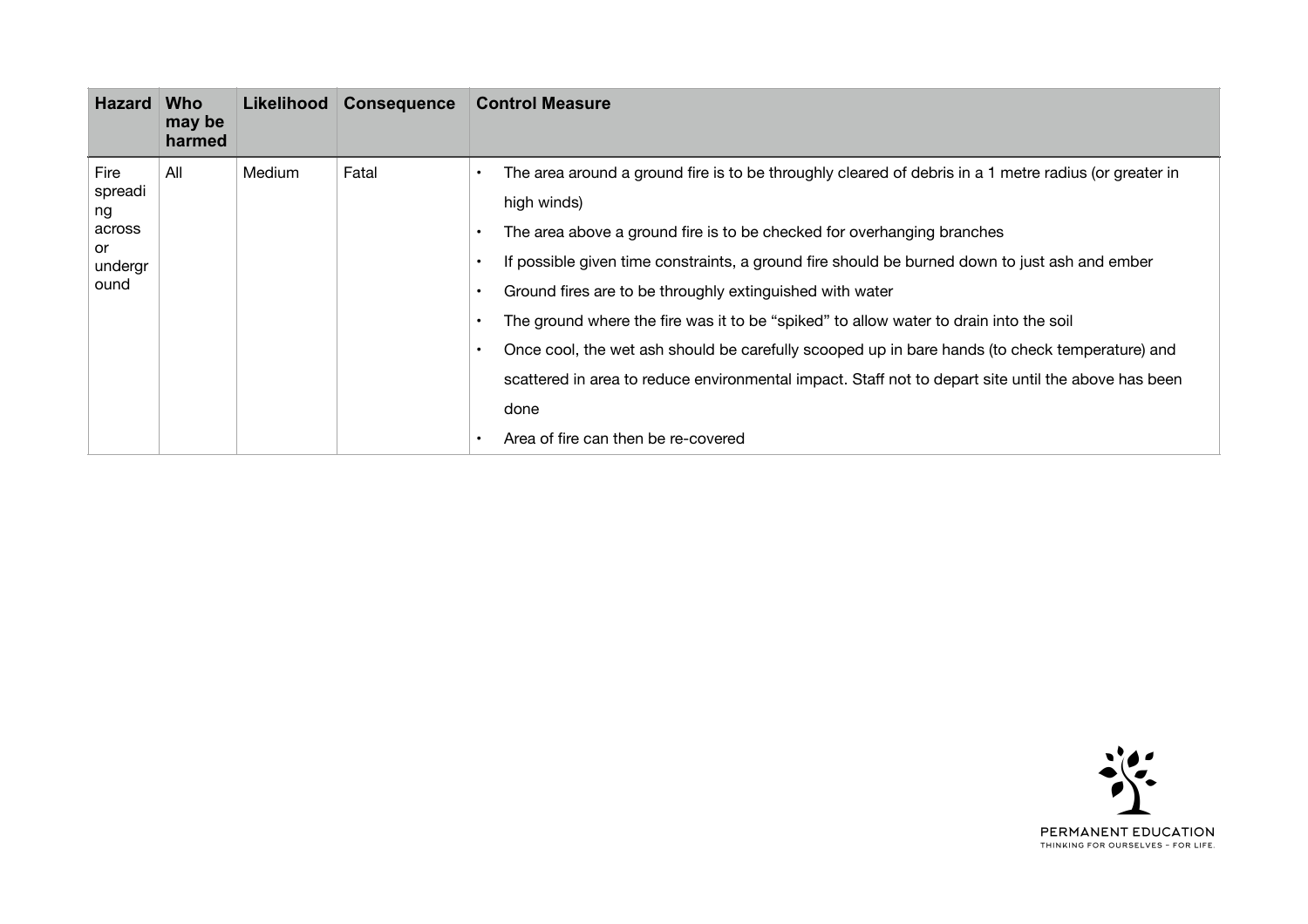### General -

| <b>Hazard</b>                                   | Who may<br>be<br>harmed                                   | Likelihoo<br>a | <b>Consequence</b> | <b>Control Measure</b>                                                                                                                                                                                                                                                                                                 |  |  |
|-------------------------------------------------|-----------------------------------------------------------|----------------|--------------------|------------------------------------------------------------------------------------------------------------------------------------------------------------------------------------------------------------------------------------------------------------------------------------------------------------------------|--|--|
| Interfering with<br>other sessions              | All                                                       | Low            | Serious Injury     | Most activities have "natural" boundaries<br>Where required, formal boundaries are set by Leader<br>$\bullet$<br>Activity Leaders to position themselves so they can monitor the group as closely as is<br>realistic<br>Where appropriate, school staff, or responsible adult, to support group control as<br>required |  |  |
| Accessing activity<br>equipment<br>unsupervised | Children                                                  | Low            | Serious Injury     | Activity bases are out of bounds during free time<br>Free time areas are kept away from activity bases<br>"Tempting" items (fire steels, food, etc.) are kept out of sight when not in use<br>High risk items (knives, etc) have specific safety policies                                                              |  |  |
|                                                 | Other students, members of the public, staff and visitors |                |                    |                                                                                                                                                                                                                                                                                                                        |  |  |

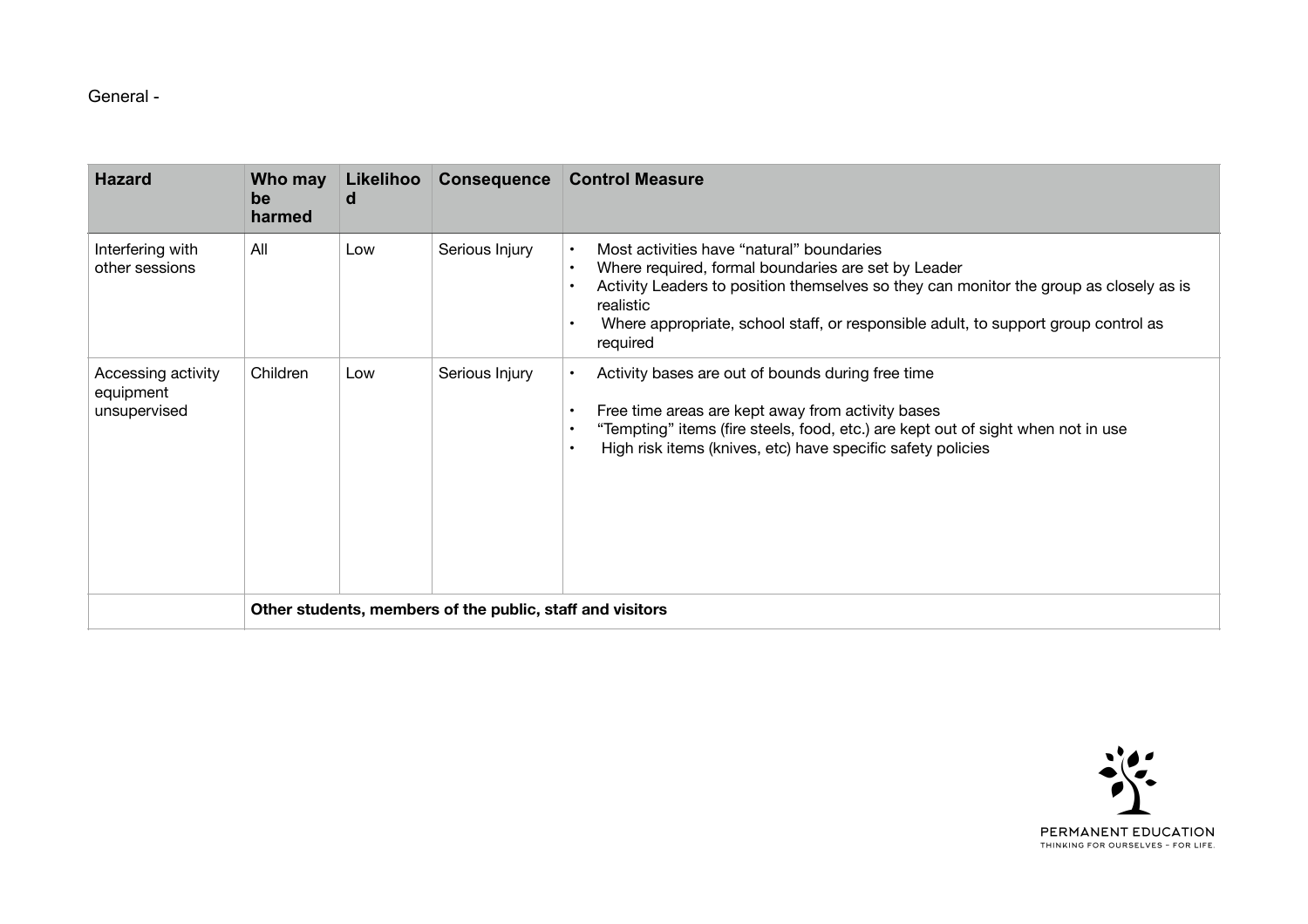| <b>Hazard</b>                                   | Who may<br>be<br>harmed | Likelihoo<br>d | <b>Consequence</b> | <b>Control Measure</b>                                                                                                                                                                                                                                                                                                                                                                                                                                    |
|-------------------------------------------------|-------------------------|----------------|--------------------|-----------------------------------------------------------------------------------------------------------------------------------------------------------------------------------------------------------------------------------------------------------------------------------------------------------------------------------------------------------------------------------------------------------------------------------------------------------|
| Interfering with<br>sessions                    | All                     | Low            | Serious Injury     | School staff to support site control as required<br>Permanant Education management team to intercept adults that are putting themselves<br>or others in danger<br>Activity bases are kept away from areas used by the setting for "play time"                                                                                                                                                                                                             |
| Accessing activity<br>equipment<br>unsupervised | All                     | Low            | Serious Injury     | Activity equipment is kept away from areas used for "play time" or is closely monitored<br>by staff<br>If in a school, set boundaries for children not taking part in activities<br>"Tempting" items (fire steels, food, etc.) are kept out of sight when not in use<br>High risk items (knives, etc) have specific safety policies                                                                                                                       |
| <b>Shelter Collapse</b>                         | All                     | Low            | Minor Injury       | Where possible and appropriate, shelters are to be attached to at least one permanent<br>"strong point" such as a tree, wall or fence.<br>Each shelter must make use of an extra large (approx 40cm) steel peg for each of the<br>four "key" anchor points<br>There are a number of "standard" methods of putting up a tarp shelter which staff will<br>select from as appropriate<br>The "roof" of a shelter must be sloped to prevent build up of water |
| Fire                                            | All                     | Low            | Fatal              | • Fires are generally not to be sited under temporary shelters unless the shelter is<br>secured to multiple permanent "strong points" at discretion of Permanent Education<br>Leader<br>Location of fires in relation to wind to be considered<br>Location of fires in relation to the guy lines and shelter material to be considered                                                                                                                    |